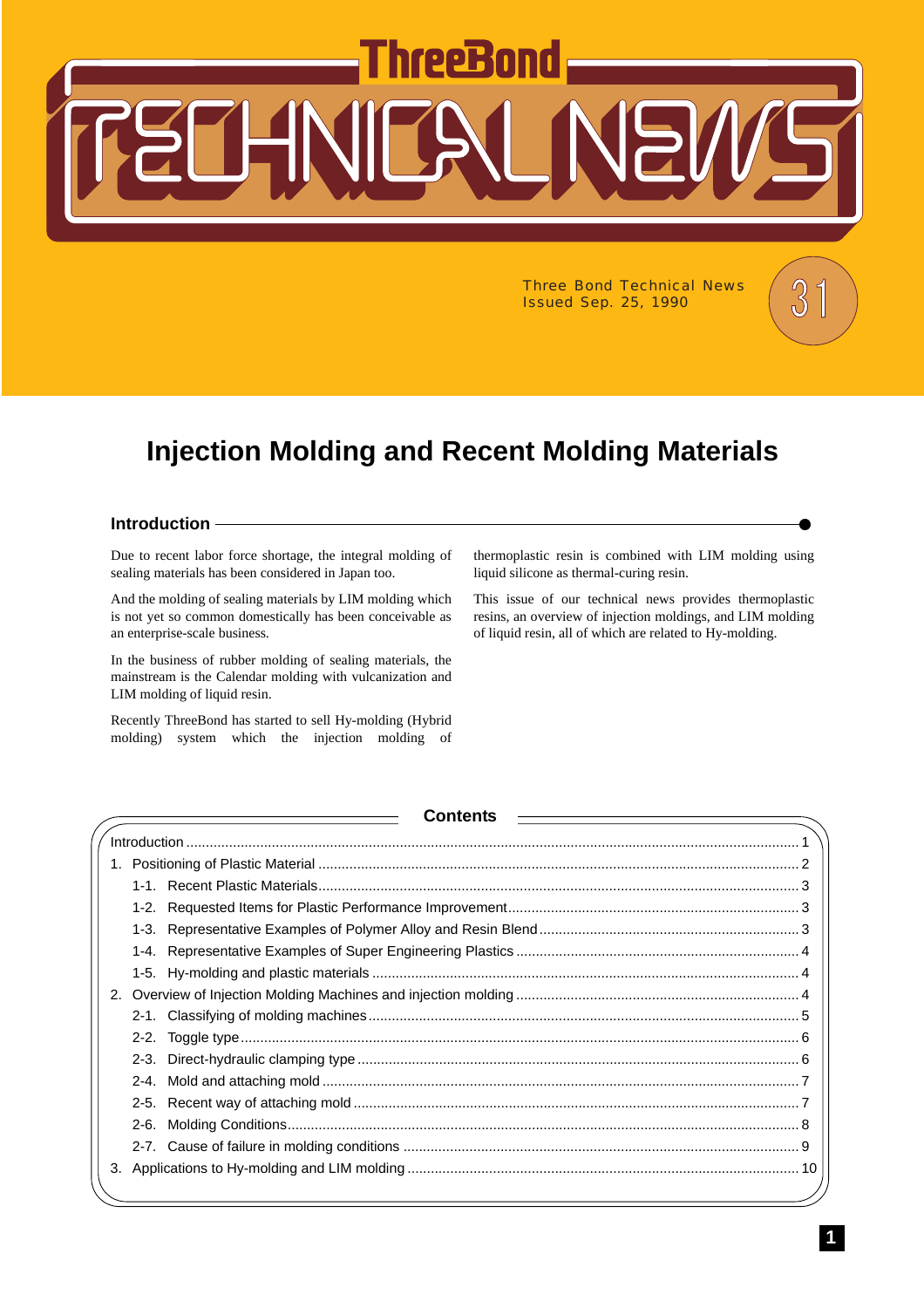# <span id="page-1-0"></span>**1. Positioning of Plastic Material**

Since the advent of bakelite invented early in this century a lot of plastic materials have been invented and applied to practical uses. In these days the domestic production



Source: CMC "Naigai kagakuhin shiryou" The value in parentheses are average annual growth rate. The value in 1987 is estimated partly.

Figure 1. Demand trends of general-purpose engineering plastic in Japan (1982 - 1987 No.1) volume exceeds 10 million tons per year. This figure is almost the same as the one of the production volume of steel.



Source: CMC "Naigai kagakuhin shiryou" The value in parentheses are average annual growth rate. The value in 1987 is estimated partly.

Figure 2. Demand trends of general-purpose engineering plastic in Japan (1982 - 1987 No.2)

A chart that classifies commonly available materials is shown below.

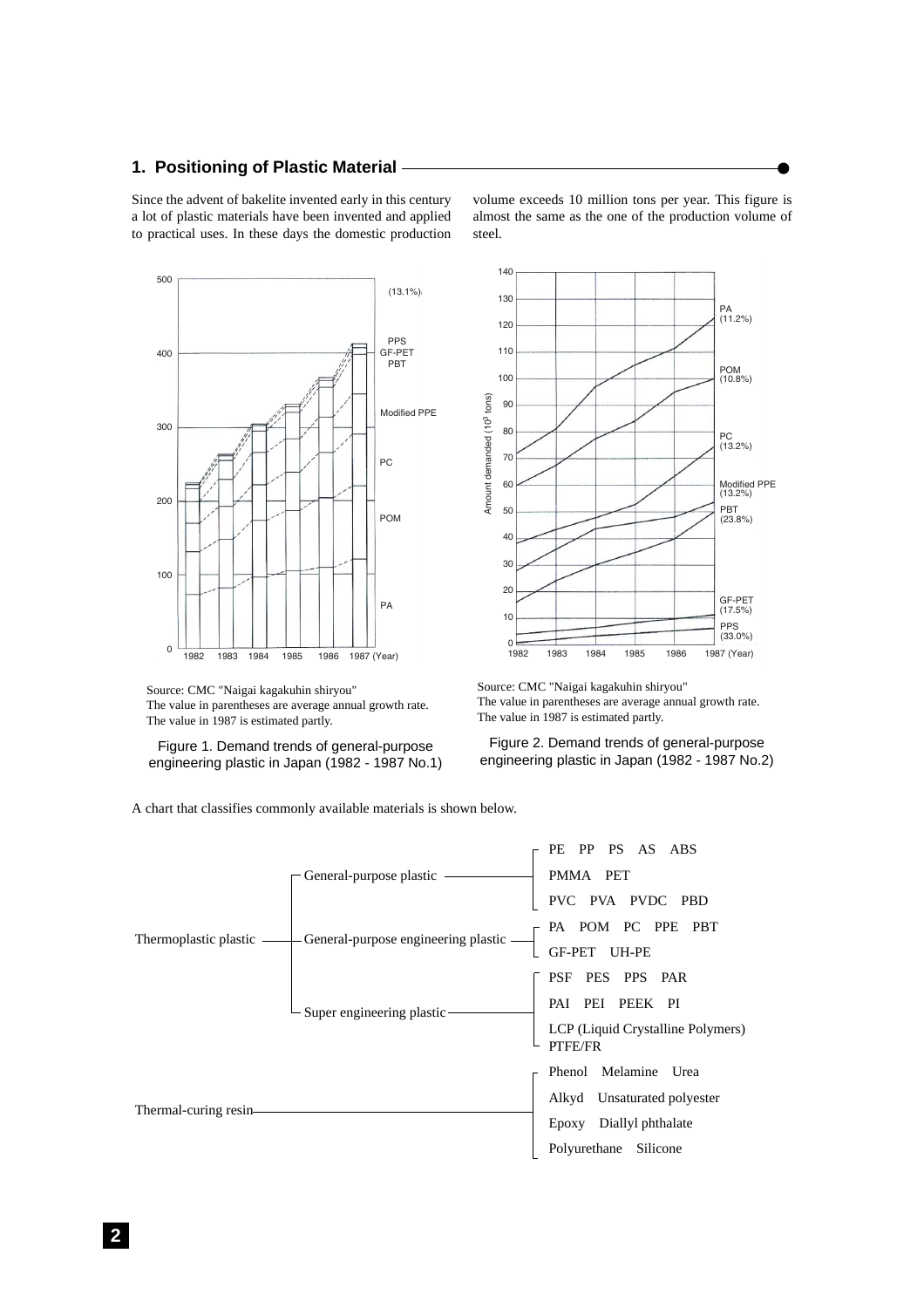The resin which has properties with over 100 °C heat resistance, over  $500\text{kgf/cm}^2$  mechanical strength and over  $2400\text{kgf/cm}^2$  bending modulus is called engineering plastic, and the resin material which has over 150 °C heat resistant temperature and can be used for a long time is particularly called super engineering plastic. As to engineering plastic, Du pont developed and commercialized polyacetal homopolymer which was believed to be the plastic material replacing metal materials in 1960, and used nylon resin, which was

### <span id="page-2-0"></span>**1-1. Recent Plastic Materials**

In automobile-related companies the weight saving of cars in order to improve fuel efficiency is common, and for that purpose the use of plastic parts is expanded. Also in other industries the use of plastic parts is getting more accelerated with the demands such as weight saving of products, labor force shortage, simplified assembling, design effects and processability.

In these days both low-costed commodity plastic and level-upped demand characteristics of plastic parts have

#### <span id="page-2-1"></span>**1-2. Requested Items for Plastic Performance Improvement**

- a Requirements of the conflicting properties which are included in conventional plastics, such as low-cost vs heat resistance and easy formability, high impact strength vs high rigidity
- b Enabling special features (antistaticity and photosensitivity) and addressing user needs
- c Improvement of properties in low molecular weight compounds such as flame retardant or plasticizer

#### <span id="page-2-2"></span>**1-3. Representative Examples of Polymer Alloy and Resin Blend**

| Modified PPE/PS                   | Heat Resistance, mechanical strength,<br>formability, price improving | (GE, Asahi Kasei)                                                        |
|-----------------------------------|-----------------------------------------------------------------------|--------------------------------------------------------------------------|
| Modified PPE/PA                   | Improvement of chemical resistance in PPE                             | (GE, Asahi Kasei, Mitsubishi Plastics)                                   |
| STPA/Modified polyolefin          | Improvement of impact resistance in nylon                             | (Mitsubishi Plastics, Sumitomo Chemical)                                 |
| PA/Modified ABS                   | Improvement of dimensional stability in nylon                         | (Mitsubishi Monsanto Chemical)                                           |
| PA/DAR/Elastomer                  | Improvement of dimensional stability of nylon                         | (UNITIKA)                                                                |
| PC/PS.ABS                         | Heat resistance, formability, price improving                         | (Mitsubishi Kasei, Teijin, Mitsubishi Gas<br>Chemical)                   |
| PC/Polyester                      | Chemical resistance, improvement of stress<br>crack resistance        | (GE, Mitsubishi Kasei, Teijin, Mitsubishi<br>Gas Chemical)               |
| PET/PBT                           | Low repulsion re-grade in PBT                                         | (Celanese, Polyplastics, Mitsubishi Kasei)                               |
| STPBT/PBT/MBS/PC                  | Improvement of impact resistance in PBT                               | (GE, Mitsubishi Kasei, Toray)                                            |
| PET/Polyolefin                    | Improvement of formability in GF-PET                                  | (Du Pont, Teijin, Mitsubishi Kasei,<br>TOYOBO, Mitsubishi Petrochemical) |
| POM/Thermoplastic<br>polyurethane | Improvement of impact resistance in POM                               | (Polyplastics, Du Pont, Mitsubishi Gas<br>Chemical)                      |
| <b>Transparent PAR/PET</b>        | Improvement of transparency in PAR                                    | (UNITIKA)                                                                |

conventionally for fiber products, for injection molding. Then, other companies developed polyacetal copolymer, polycarbonate modified polyphenylene ether and polybutylene terephthalate. Due to its relatively low-cost (the price is below 1000 yen/kg) and the improvement of injection molding techniques, the demand for engineering plastic has increased smoothly and is now attaining to 7% of total production volume of all plastic materials.

been particularly required, and plastic materials with new quality grade are actively being developed.

This is called ABC of plastic materials.

- (A) Alloy: Development of Polymer Alloy
- (B) Blend: Development by Resin Blend
- (C) Composite: Improvement of Material Properties by Composite

which are mixed with in order to improve flame resistance, self-extinguishing and formability.

- d Improvement of long-term storage stability against high durability and weather resistance
- Improvement of plastic properties for heat resistance and high rigidity, and refinement of properties by mixing reinforcing agents (glass fiber, inorganic filler, carbon fiber, metal powder, or metal filler)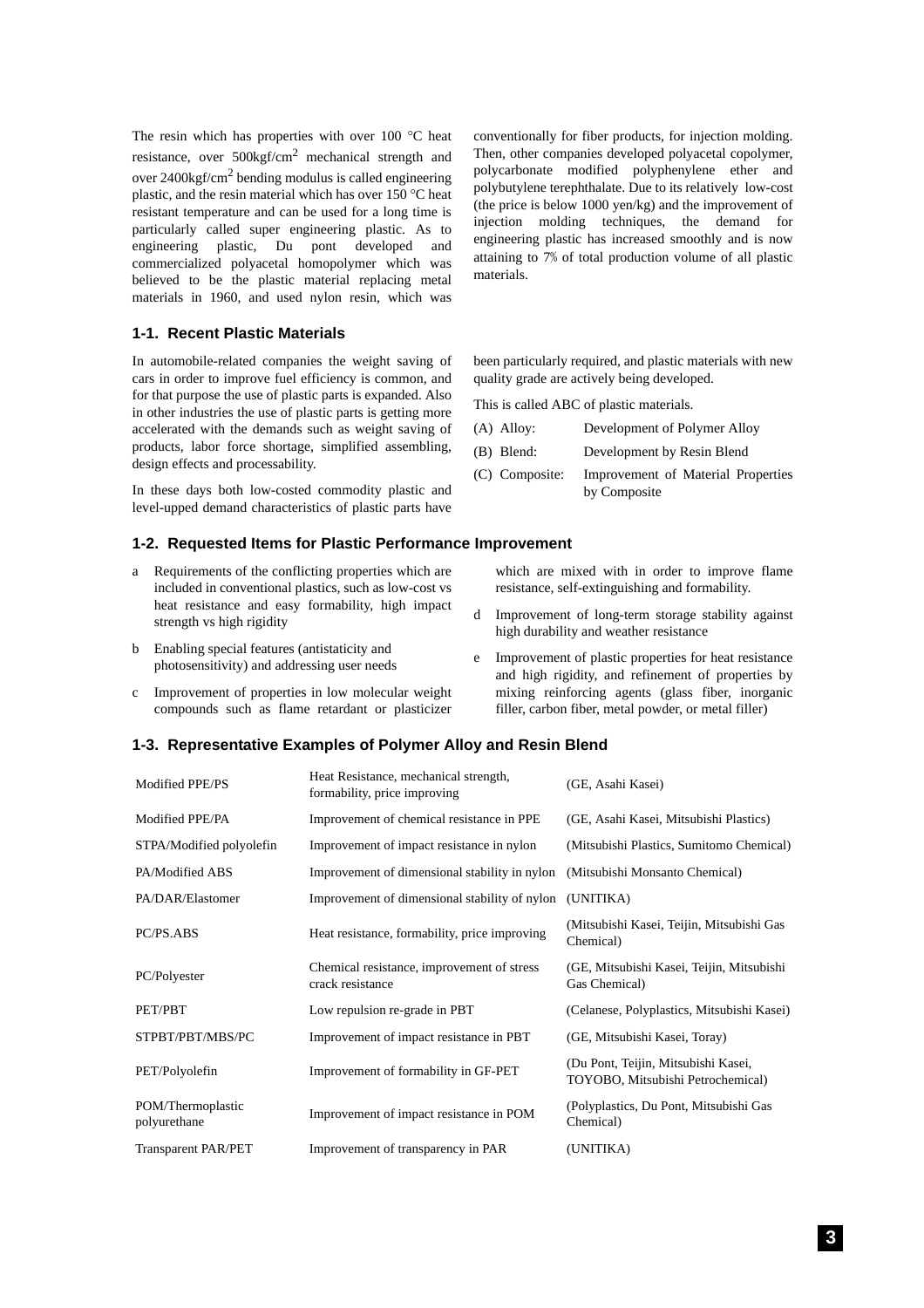#### <span id="page-3-0"></span>**1-4. Representative Examples of Super Engineering Plastics**

| LCP (Liquid Crystalline Polymers) | Characterized in high rigidity / High strength, dimension stability, easy<br>formability                                                   |
|-----------------------------------|--------------------------------------------------------------------------------------------------------------------------------------------|
| PAR (Polyarate)                   | Excellent in flame retardance, impact resistance, weather resistance and less<br>hygroscopicity                                            |
| PSF (Polysulphone system)         | Excellent in heat resistance, mechanical strength, flame retardance, hygienic<br>safety (hydrolyzability), creep resistant characteristics |
| PEEK (Polyketone system)          | Excellent in heat resistance (240 $^{\circ}$ C), flame retardance, radiation resistance                                                    |
| <b>PEK</b>                        |                                                                                                                                            |
| <b>PAEK</b>                       |                                                                                                                                            |

#### <span id="page-3-1"></span>**1-5. Hy-molding and plastic materials**

Secondary resin compounds in Hy-molding is thermalcuring resin. Since it is cured rapidly by remaining heat of primary resin and mold temperature heat, and then it is made into sealing components, following characteristics may appear depending on the kinds of resin.

- 1) Resin with low deflection temperature: ABS PS AS PE Effect of silicone works slowly for mold temperature can not be set to high.
- 2) Effect of plasticizer PVC system Silicone will not be cured due to the effect of plasticizer compounded with PVC series resin.
- 3) Easy in Hy-molding of glass-reinforced resin Secondary resin can be easily cured due to the

improvement of strength at releasing and heat resistance.

4) Since the resin with relatively high melding temperature holds also high remaining heat, releasing of primary resin needs much attention although secondary resin silicon will be cured rapidly.

Hy-molding can accommodate most plastics by making molds after considering the measures for mold release in designing phase and sealing structures.

When it is difficult to perform Hy-molding system D forming, system O should be used, that forms secondary sealing components separately after forming primary sealing components, so that integrated molding can be proceeded.

#### <span id="page-3-2"></span>**2. Overview of Injection Molding Machines and injection molding**

Injection molding is a processing method that differs from other molding processed in that it can produce molded parts with good dimensional accuracy in a short time. A typical workflow of molding process is as follows:

- 1) Melting resin materials Heat resin and lower its viscosity
- 2) Molding Pressure-inject molten resin into a mold and form it

3) Cooling Solidify in a mold by removing heat

The machine, which can make the process described above work and proceed in due order and eventually produce molded parts, is the injection molding machine. It is composed of mold clamping unit which attaches, opens and closes molds, and picks out molded parts; injection unit which feeds molded parts, melts resin by heat and injects resin with pressure; operation control unit which coordinates all the works; and driving forces (hydraulic pressure or other) of each operation.

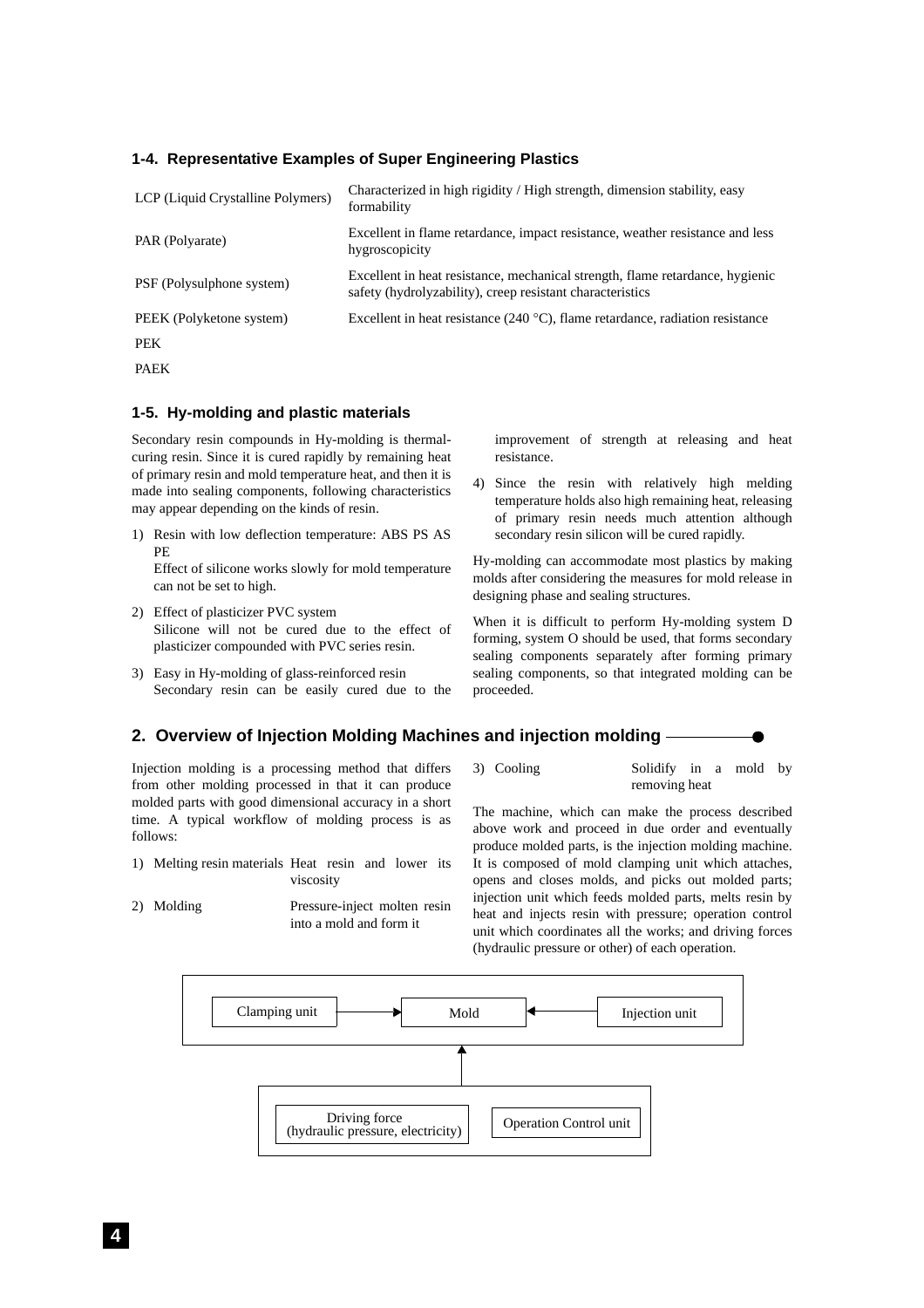# <span id="page-4-0"></span>**2-1. Classifying of molding machines**

 $\ll$  Classification based on the allocation of injection unit and clamping unit  $\gg$ 

Horizontal injection machine

Vertical injection machine



Picture 1. Injection machine



Picture 2. Vertical injection machine

≪ Classification based on clamping unit ≫

Toggle type Direct-hydraulic clamping type Other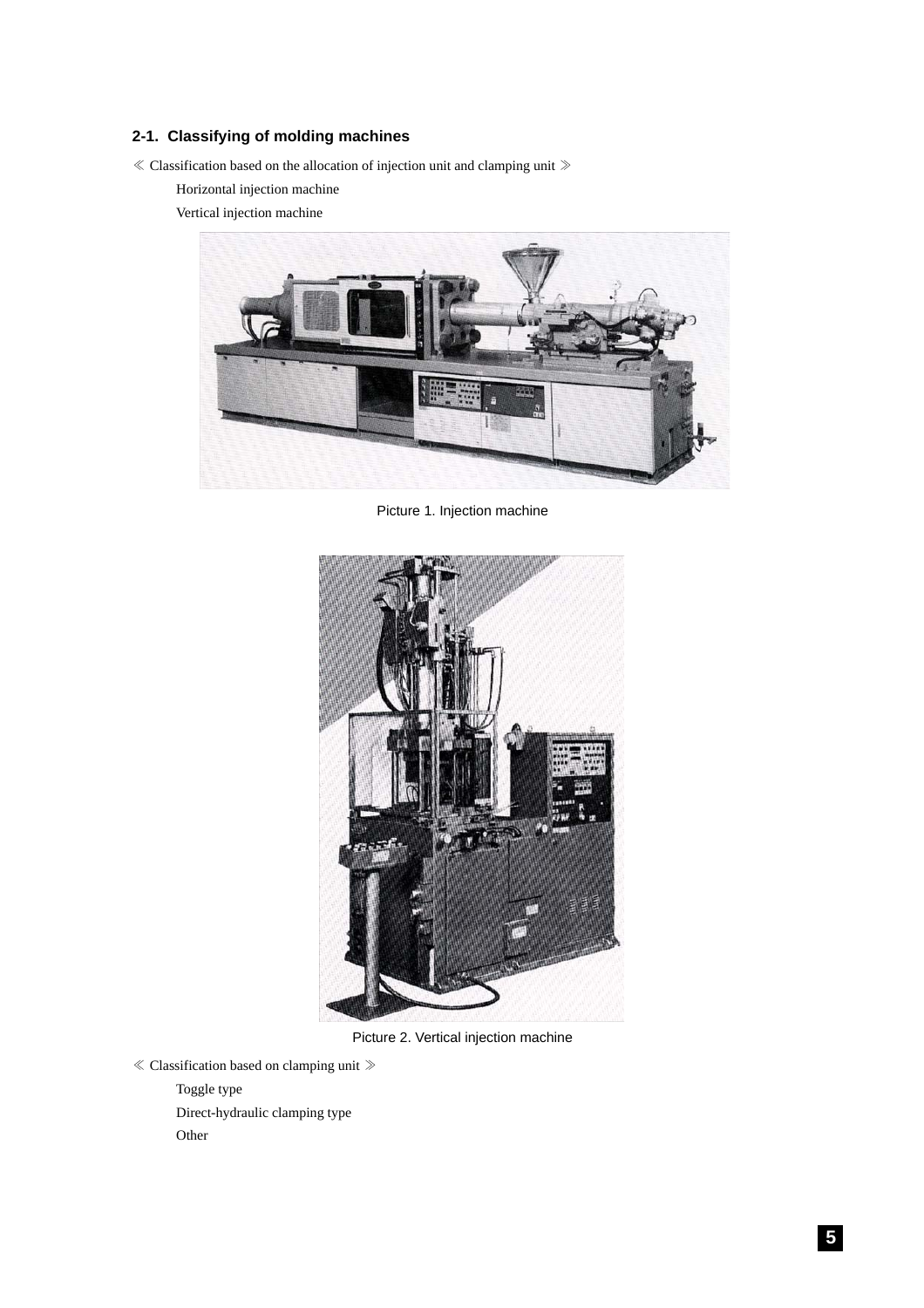#### <span id="page-5-0"></span>**2-2. Toggle type**

This is the method to utilize opening and closing operations of adapter plate and generating of clamping force. Both single toggle type mechanism and double toggle type mechanism are used in molding machines.



Picture 3

The most outstanding characteristic of toggle type that clamping force can work stably. Since a toggle link is clamped at the location where it exceeds its dead point and is fully elongated, a tie bar is elongated by injection pressure and the restoring force of the tie bar caused by its elasticity works even if mold opens only a little. Thus, clamping force increases automatically and prevents mold's opening.

#### <span id="page-5-1"></span>**2-3. Direct-hydraulic clamping type**

This is the clamping type in which hydraulic cylinder controls directly opening and closing operations of adapter plate and generating clamping force. The working mechanism is simple and the operability at low pressure clamping which works as protection of a mold is excellent.

 In direct-hydraulic clamping type, booster ram system or auxiliary cylinder system is utilized in order to speed up opening and closing mold.

As to other types, in these days some manufacturing companies speed up opening and closing mold by adapting a crank-cam system, which is utilized for opening and closing operation of press machine. Also, there are a wedge type (cuneiform) and a composite type as well.

|                                   | direct-hydraulic type                                                                                    | Toggle type                                                                                                                                                  |
|-----------------------------------|----------------------------------------------------------------------------------------------------------|--------------------------------------------------------------------------------------------------------------------------------------------------------------|
| Clamping force                    | No more clamping force generated<br>than clamping cylinder's ram area and<br>hydraulic generating force. | By restoring force of the elongated tie bar<br>caused by injection pressure, clamping<br>force corresponding to the injection<br>pressure will be generated. |
| Opening and closing speed of mold | Boosting time of clamping force is<br>required. Good operability due to<br>hydraulic control.            | High speed opening and closing, and<br>slowing down at termination, which is<br>characterized toggle system.                                                 |
| Die thickness adjustment          | Setting the location of pressure<br>switching is enough.                                                 | Adjusting of the location of toggle links is<br>required.                                                                                                    |
| Maintenance                       | Much hydraulic oil level of hydraulic<br>cylinder                                                        | Maintaining the toggle link part is<br>required (abrasion of link pin)<br>Less hydraulic oil level.                                                          |
| Durability                        | Sealing of hydraulic oil                                                                                 | Maintaining parallelism of adapter plates<br>is mandatory.                                                                                                   |
| Displaying clamping force         | Managed by hydraulic gauges                                                                              | Managed by elongation of the tie bar                                                                                                                         |

#### Table 1. Toggle type and direct-hydraulic type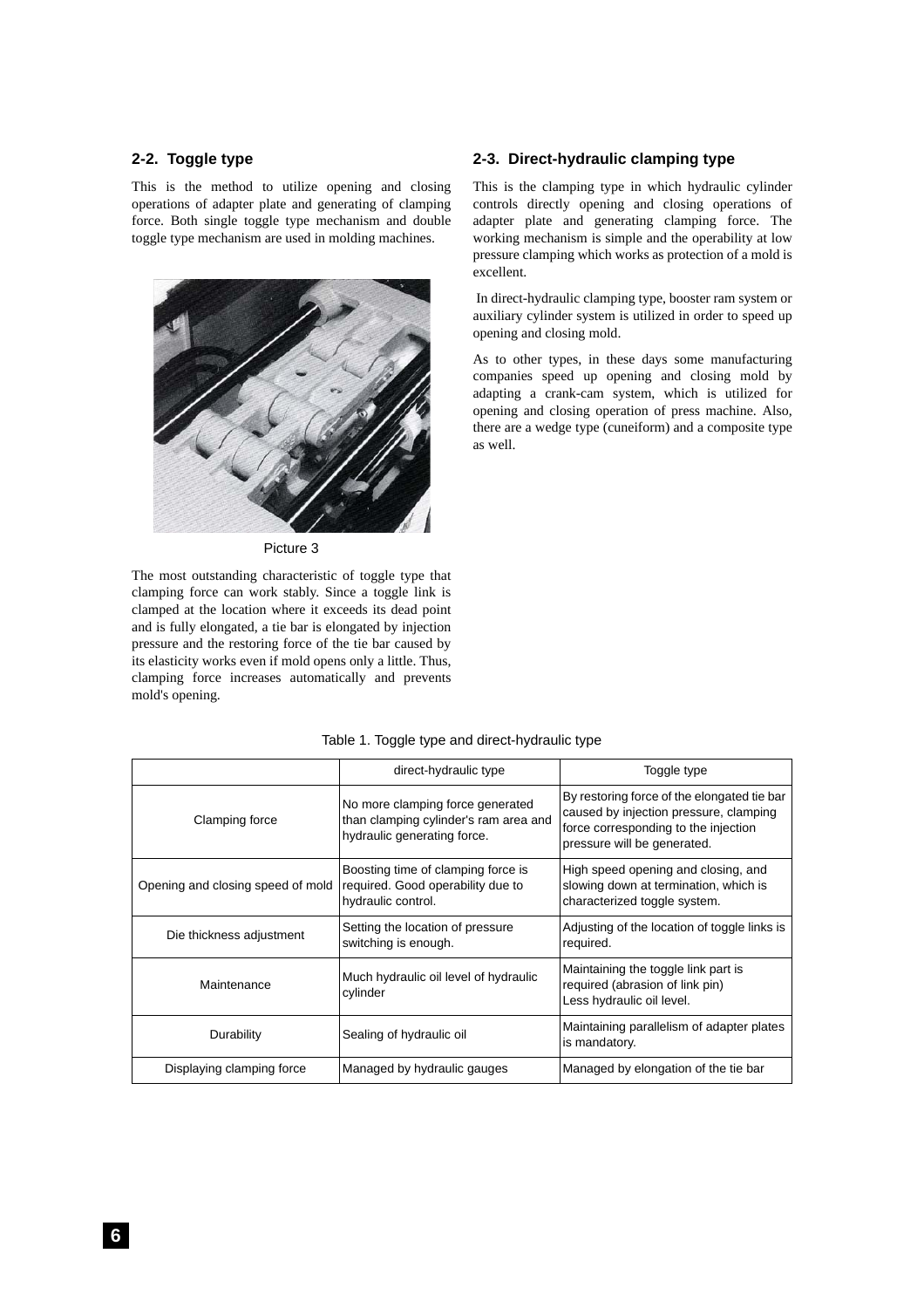#### <span id="page-6-0"></span>**2-4. Mold and attaching mold**

A mold is attached to the machine typically by using threaded holes in the adapter plate of molding machine. In these days, in order to shorten the set-up time for mold change work, some manufacturers announce various types of mold change system.

Relation between the size of adapter plates and the size of mold is shown in tie bar distance, dellite, and minimum mold height.



<span id="page-6-1"></span>**2-5. Recent way of attaching mold**

- 1) This is the system to clamp a mold by utilizing hydraulic or air pressure to attach it to the molding machine after installing the attachment to the adapter plate and standardizing the mold outside dimension. (Some manufacturer announce the insertingchanging system for large molding machines. The insertion is made from its side.)
- 2) This is the system to replace the blocks corresponding to the inserting portion that is a mold product after attaching a standard mold base to the mold machine.

| NISSEI PLASTIC<br>INDUSTRIAL CO., LTD. | FP System                          |
|----------------------------------------|------------------------------------|
| Sumitomo Heavy Industries,<br>Ltd.     | Cassette style system              |
| SHINKO SELLBIC CO.,<br>LTD.            | Command system                     |
| Other                                  | Cassette system<br>Capsule molding |

Shortening setup time by attaching a mold to the adapter plate will be more common with diversifying of molding operations.

Also, by regarding a mold as a part of molding machine, some molding machine manufacturers work on mold making, and special precision molding and vacuum molding method are also introduced.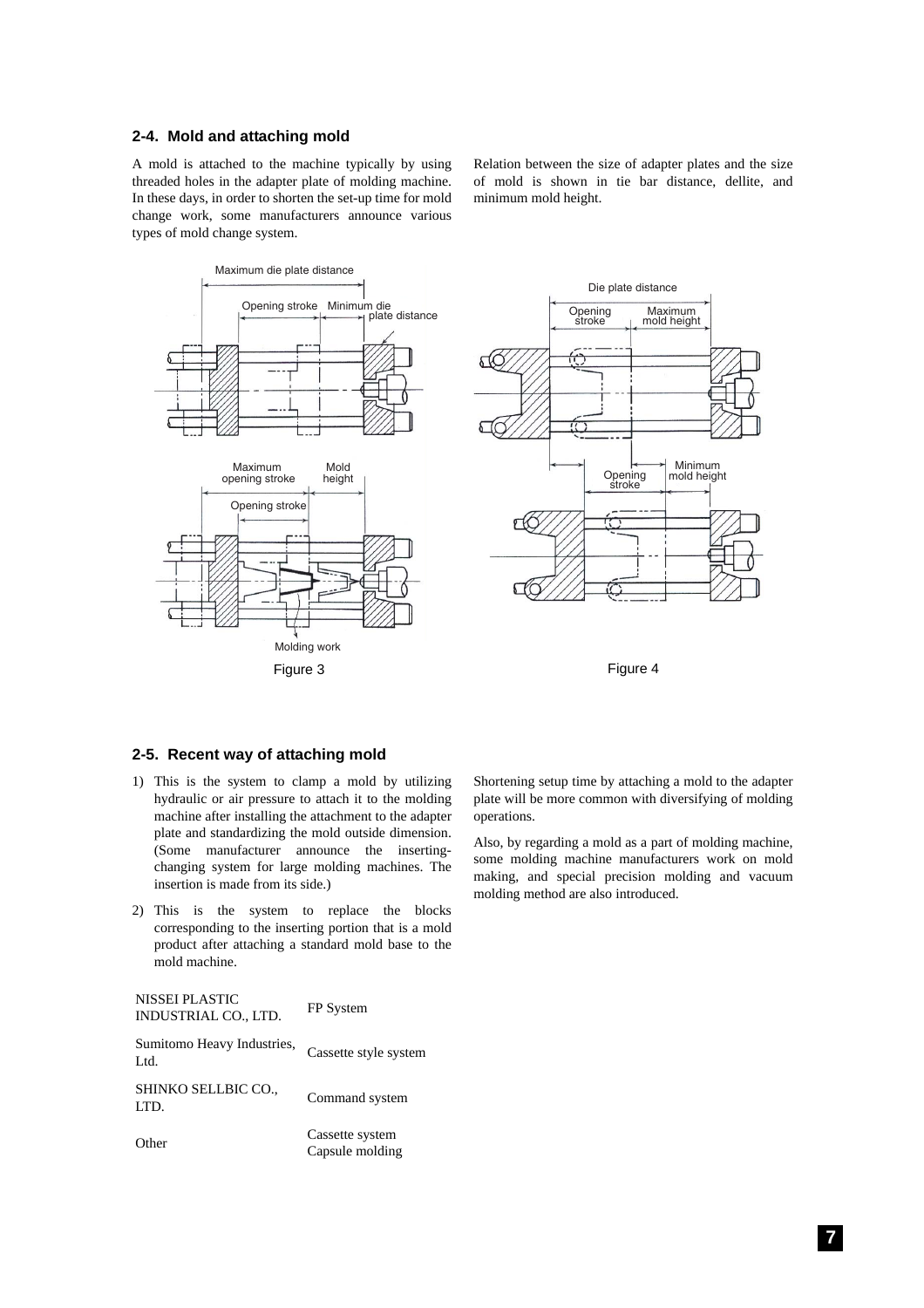#### <span id="page-7-0"></span>**2-6. Molding Conditions**

In injection molding process, injection machine, mold, and molding conditions are most important elements. It is required to consider the following items in order to design molds and configure molding conditions.

≪ Items to configure design conditions ≫

Cavities layout

Number of cavities

Gate and runner structure

Layout of temperature control plumbing

≪ Items to configure mold conditions ≫

Temperature condition (cylinder or mold temperature)

Plasticization condition (screw rotation speed, back pressure)

Injection condition (pressure, speed, time)

Cooling condition (time, mold temperature, mold releasing)

#### **(A) Selection of molding machine**

Since number of cavities, project area, and runner length are presumed by mold structure, and approximate filling pressure is presumed by product materials, the following items should be considered to select the molding machine.

- a) Relation between minimum fluid flow pressure and clamping force (necessary clamping pressure)
- b) Plasticizing capacity of molding machine from resin materials
- c) Injection capacity of molding machine

d) Relation between mold attachment area and dellite

#### **(B) Molding condition**

Optimum molding conditions are fluid important, and it means that resin should be filled into a mold at a temperature and pressure as low as possible. The basics to configure molding conditions is to find the optimum temperature condition because temperature conditions are associated with all other configuration items.

Temperature conditions are particularly affected by cylinder temperature and mold temperature, and the fluid flow characteristic of filled resin is changed by runner and gate structure of structure.

Depending on types of resin, resins are classified to highly temperature dependent ones and highly pressure dependent ones by fluid flow characteristics.

And it is well known that even highly pressure dependent resins become excellent in fluid flow characteristics rapidly as temperature rises.

In order to have stable fluid flow characteristic it is important to grasp temperature range of the resin.

Depending on temperature thermoplastic resin may cause thermal decomposition to deteriorate its physical properties. Even in lower temperature, long staying in cylinders may cause relatively decomposition. In thermal decomposition of resin, if the resin goes through gate and runner portion at high speed, shearing force occurs not only in cylinders but also in the resin, heat is generated and thermal decompression occurs partially.

As the standard to configure temperature conditions, it is important that we should know the temperature when the resins go through the nozzle part of molding machine.

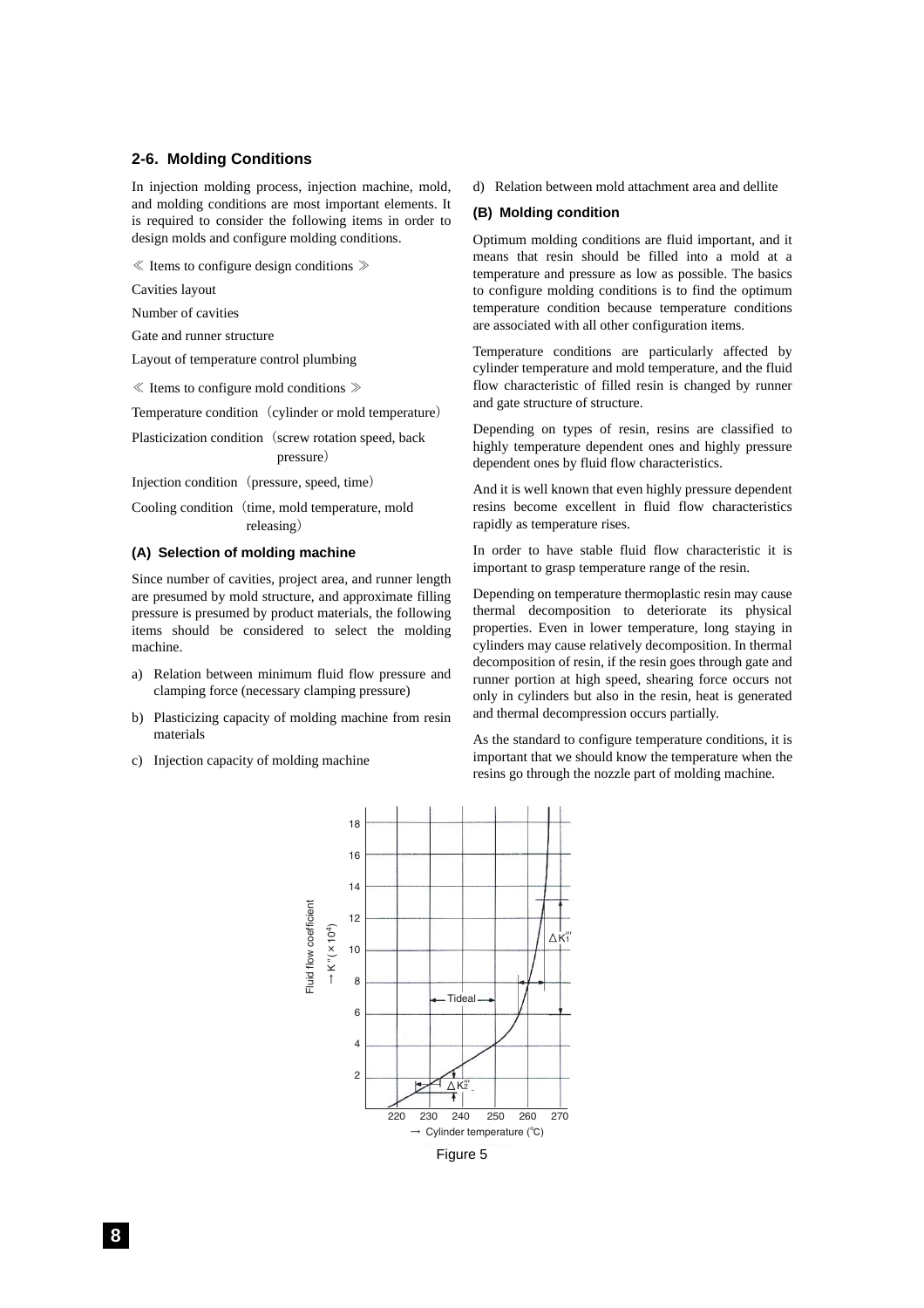#### **(C) Effect of pressure**

Some of factors dominating dimensional accuracy are viscosity of resin (temperature characteristics), injection pressure, and injection rate. These factors are related to one another, and optimum condition will be determined by synergistic effect of three factors. Particularly as to pressure affection, because operational stability in hydraulic circuit of molding system is the problem, it is desired to make hydraulic driving force stable, and the condition setting is required that no pressure changes per shot have occurred.

Recent molding machines have high injection pressure and many of them are high injection rate, and their controlling systems are also being improved. But most important point is still to find out the pressure setting on understanding quality characteristic of products.

#### **(D) Effect of injection rate**

Effect of injection rate means how fast and uniformly molten resin can be filled into mold. Essentially, high injection rate is preferred. In fast-filling into mold, to grasp a timing of switching from filling pressure to holding pressure and gate sealing time is difficult. And appearance and quality characteristics of molded products are affected (burned by resin, flush, jetting, flowmark). Thus, injection speed must be set accordingly.

# <span id="page-8-0"></span>**2-7. Cause of failure in molding conditions**



Figure 6. Characteristic of molding failure diagram